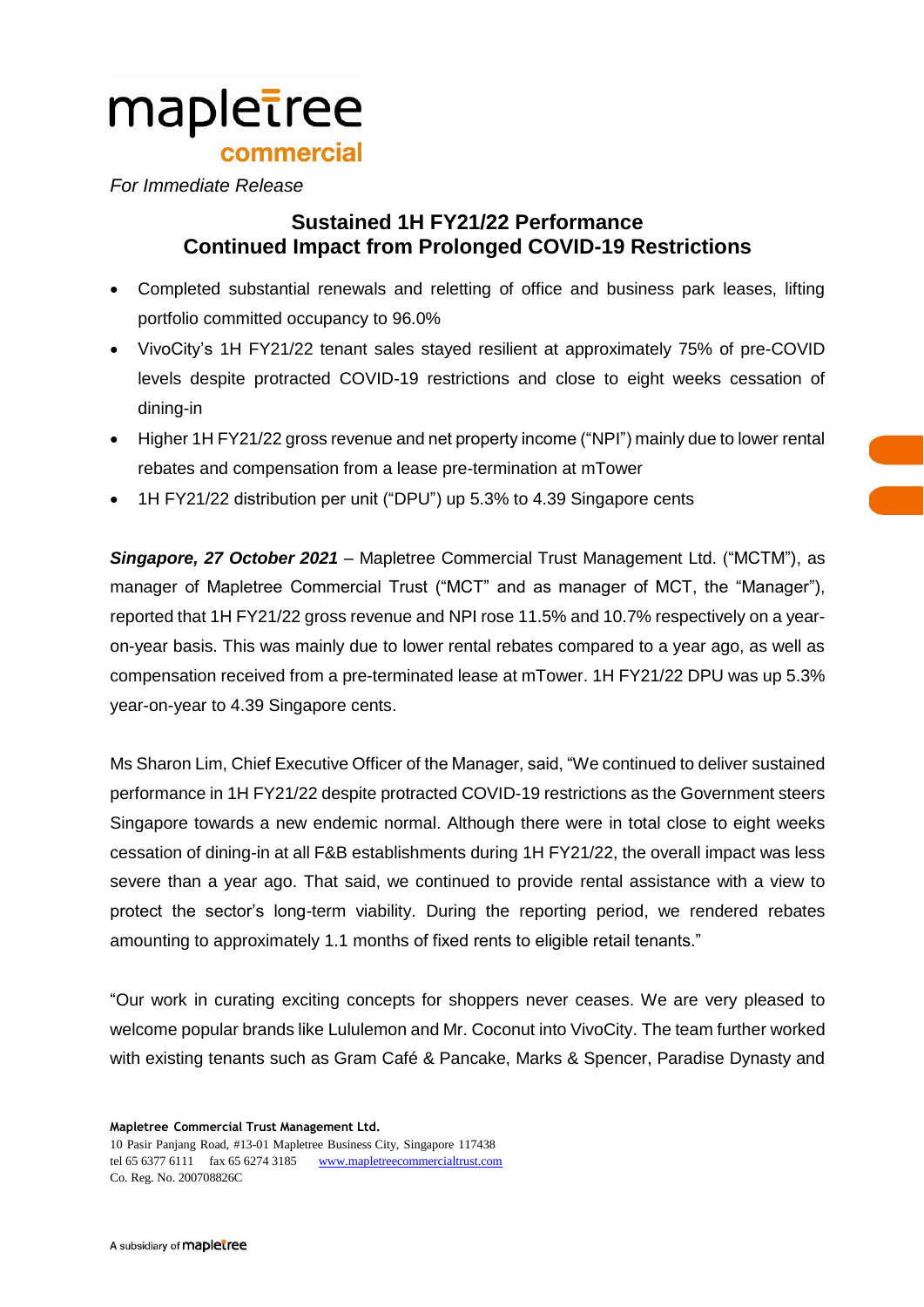Timezone, which underwent successful expansions and revamps to better cater to shoppers' needs."

"Good progress was also made at our office and business park assets, where substantial amount of leases due in FY21/22 were renewed and relet. This lifted portfolio committed occupancy to 96.0% and extended our lease expiry profile considerably."

Ms Lim added, "Notwithstanding the shifts in COVID-19 health protocols during 1H FY21/22, Singapore has now achieved one of the highest vaccination rates in the world and the country's path towards 'living with COVID-19' is evident. Thus, we remain hopeful of the impending recovery. We will press on with our proactive asset management approach and position our properties well for the eventual upturn."

## **Summary of MCT's Results**

|                                                | 1H FY21/22 | 1H FY20/21        | Variance (%) |
|------------------------------------------------|------------|-------------------|--------------|
| Gross revenue (S\$'000)                        | 243,722    | 218,671           | 11.5         |
| Property operating expenses (S\$'000)          | (53,867)   | (47, 212)         | (14.1)       |
| Net property income (S\$'000)                  | 189,855    | 171,459           | 10.7         |
| Income available for distribution<br>(S\$'000) | 146,456    | 123,422           | 18.7         |
| Amount available for distribution<br>(S\$'000) | 146,456    | 138,4221          | 5.8          |
| Distribution per unit (cents)                  | 4.39       | 4.17 <sup>1</sup> | 5.3          |

## **OPERATIONAL PERFORMANCE**

 $\overline{a}$ 

Portfolio NPI for 1H FY21/22 increased 10.7% year-on-year, with a 77.9% NPI margin. All properties recorded higher year-on-year contribution.

<sup>1</sup> In 4Q FY19/20, MCT made capital allowance claims and retained capital distribution totalling S\$43.7 million to conserve liquidity in view of the uncertainty due to the COVID-19 pandemic. Of this, S\$15.0 million was released to Unitholders and included in the distribution for 1H FY20/21.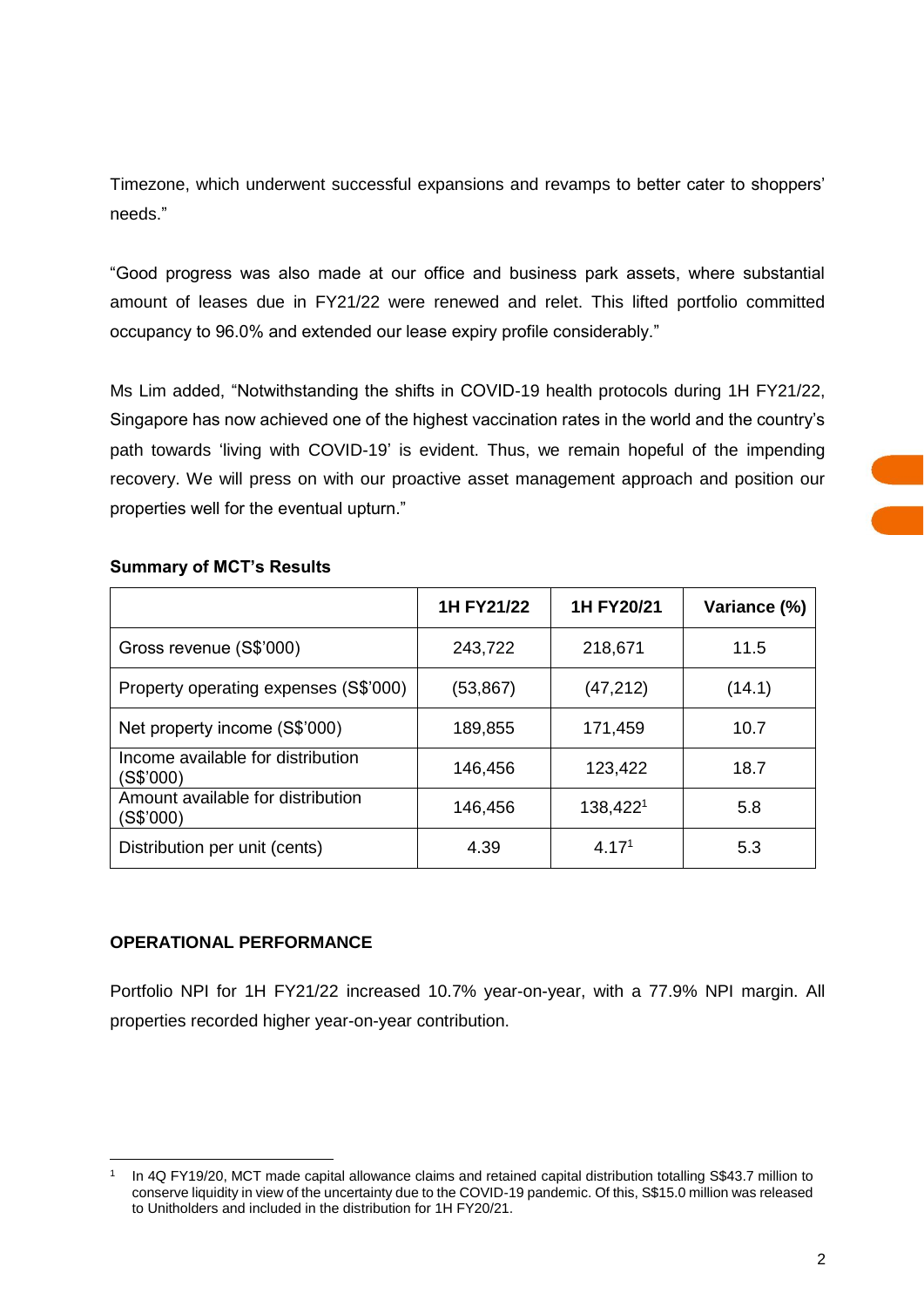In spite of COVID-19 uncertainties, MCT achieved 3.5% and 1.5% of rental uplifts for its retail and office/business park leases respectively, resulting in overall portfolio rental reversion of 2.3% for 1H FY21/22.

As at 30 September 2021, the committed occupancy of the portfolio was 96.0%.

## **Performance at VivoCity**

The recovery momentum at VivoCity continued to be hindered by protracted COVID-19 restrictions in 1H FY21/22, including close to eight weeks cessation of dining-in at all F&B establishments as well as tight caps on social gatherings and dining-in sizes. Notwithstanding, 1H FY21/22 tenant sales remained resilient at approximately 75% of pre-COVID levels.

Compared to a year ago when non-essential businesses were closed for ten weeks in 1Q FY20/21<sup>2</sup> , the impact was less acute. 1H FY21/22 shopper traffic and tenant sales were higher by 31.6% and 30.4% respectively on a year-on-year basis. Consequently, rental rebates disbursed to eligible retail tenants were lower in 1H FY21/22 than a year ago, resulting in higher gross revenue and NPI of 28.2% and 27.6% respectively.

As at 30 September 2021, VivoCity was 99.6% committed.

## **Substantial leases renewed and relet at office/business park assets**

1H FY21/22 gross revenue and NPI from the office/business park assets were higher by 4.4% and 4.3% respectively as compared to 1H FY20/21. This was mainly due to the compensation received from a pre-terminated lease at mTower.

Substantial office and business park leases due in FY21/22 were renewed and relet, resulting in higher portfolio committed occupancy of 96.0% as at 30 September 2021. This also extended the weighted average lease expiry for office/business park assets from 2.6 years (as at 30 June 2021) to 3.3 years (as at 30 September 2021).

 $\overline{a}$ <sup>2</sup> Refers to circuit breaker from 7 April to 1 June 2020 and Phase One easing of circuit breaker from 2 to 18 June 2020 during which the majority of businesses were closed.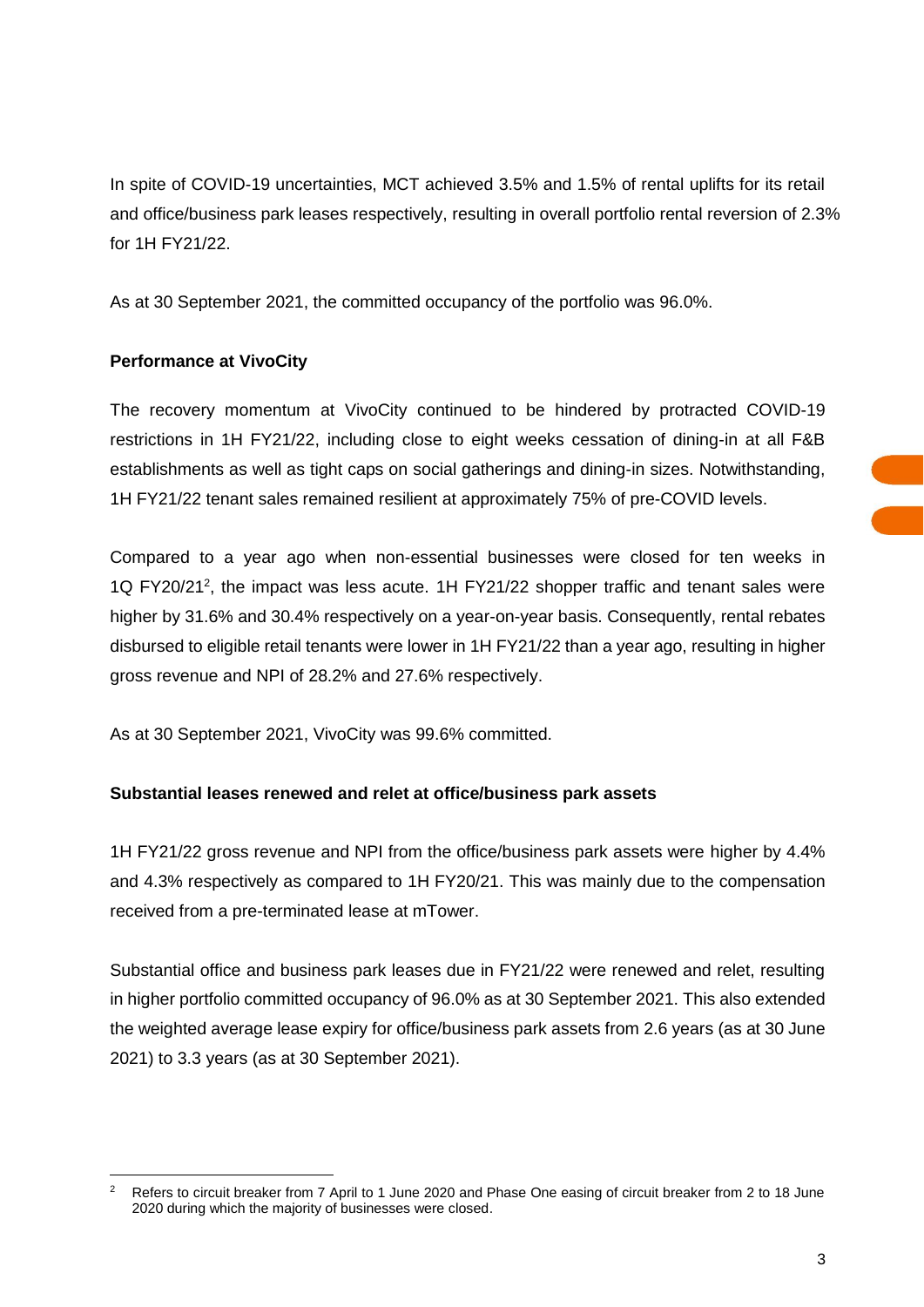As at 30 September 2021, Bank of America Merrill Lynch HarbourFront ("MLHF") reported full occupancy, while Mapletree Business City ("MBC") and Mapletree Anson were both 97.0% committed. mTower achieved higher committed occupancy of 80.4% notwithstanding the compensation from the pre-terminated lease in 1Q FY21/22 that provided more than a year's lead time for backfilling.

## **CAPITAL MANAGEMENT**

MCT continues to stay disciplined and prudent in its capital management. As at 30 September 2021, the debt maturity profile remained well-distributed with no more than 24% of debt due in any financial year. Close to S\$500 million of cash and undrawn committed facilities have been put in place to meet working capital and financial obligations.

MCT's total investments were valued at S\$8,784.0 million as at 30 September 2021, marginally higher by 0.5% as compared to 31 March 2021. Consequently, net asset value per Unit held steady at S\$1.72.

As at 30 September 2021, the average term to maturity of debt was 3.8 years and the aggregate leverage was 33.7%. Approximately 72.6% of the total debt of S\$2,997.0 million was fixed by way of fixed rate debt or interest rate swaps. As at 30 September 2021, the weighted average all-in cost of debt was 2.42% per annum and the interest coverage ratio was approximately 4.8 times on a 12-month trailing basis.

## **DISTRIBUTION TO UNITHOLDERS**

DPU for 1H FY21/22 is 4.39 Singapore cents. Unitholders can expect to receive the distribution on Tuesday, 30 November 2021. The Transfer Books and Register of Unitholders of MCT will be closed at 5.00 p.m. on Friday, 5 November 2021 for purposes of determining each Unitholders entitlement to the distribution.

**<End>**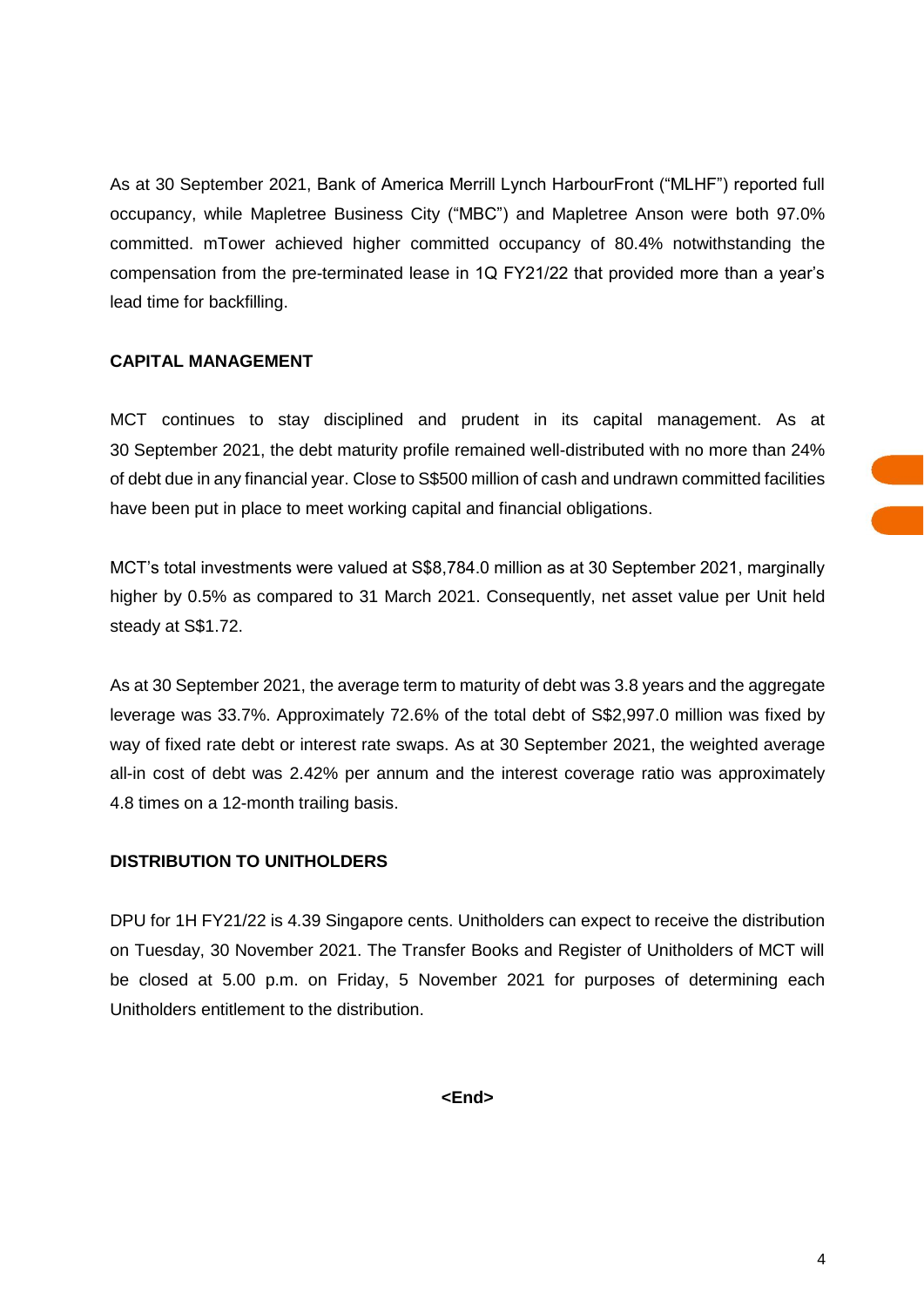#### **About Mapletree Commercial Trust**

Mapletree Commercial Trust is a Singapore-focused real estate investment trust ("REIT") that invests on a long-term basis, directly or indirectly, in a diversified portfolio of income-producing real estate used primarily for office and/or retail purposes, whether wholly or partially, in Singapore, as well as real estate related assets. MCT's portfolio comprises VivoCity, MBC, mTower, Mapletree Anson and MLHF. These five assets have a total NLA of 5.0 million square feet with a total value of S\$8.8 billion. For more information, please visit [www.mapletreecommercialtrust.com.](http://www.mapletreecommercialtrust.com/)

#### **About the Manager – Mapletree Commercial Trust Management Ltd.**

MCT is managed by Mapletree Commercial Trust Management Ltd., a wholly-owned subsidiary of Mapletree Investments Pte Ltd.. The Manager's main responsibility is to manage MCT's assets and liabilities for the benefit of Unitholders. The Manager is also responsible for setting the strategic direction of MCT on the acquisition, divestment and/or enhancement of assets of MCT in accordance with its stated investment strategy. The Manager's key objectives are to provide Unitholders of MCT with an attractive rate of return on their investment through regular and relatively stable distributions and to achieve long-term growth in DPU and net asset value per Unit, with an appropriate capital structure for MCT.

#### **About the Sponsor – Mapletree Investments Pte Ltd**

Mapletree Investments Pte Ltd ("Mapletree") is a leading real estate development, investment, capital and property management company headquartered in Singapore. Its strategic focus is to invest in markets and real estate sectors with good growth potential. By combining its key strengths, the Group has established a track record of award-winning projects, and delivers consistent and high returns across real estate asset classes.

As at 31 March 2021, Mapletree owns and manages S\$66.3 billion of office, retail, logistics, industrial, data centre, residential, and lodging properties. The Group manages four Singapore-listed REITs and six private equity real estate funds, which hold a diverse portfolio of assets in Asia Pacific, Europe, the United Kingdom ("UK") and the United States ("US").

The Group's assets are located across 13 markets globally, namely Singapore, Australia, Canada, China, Europe, Hong Kong SAR, India, Japan, Malaysia, South Korea, the UK, the US and Vietnam. To support its global operations, Mapletree has established an extensive network of offices in these countries

For more information, please visit [www.mapletree.com.sg.](http://www.mapletree.com.sg/)